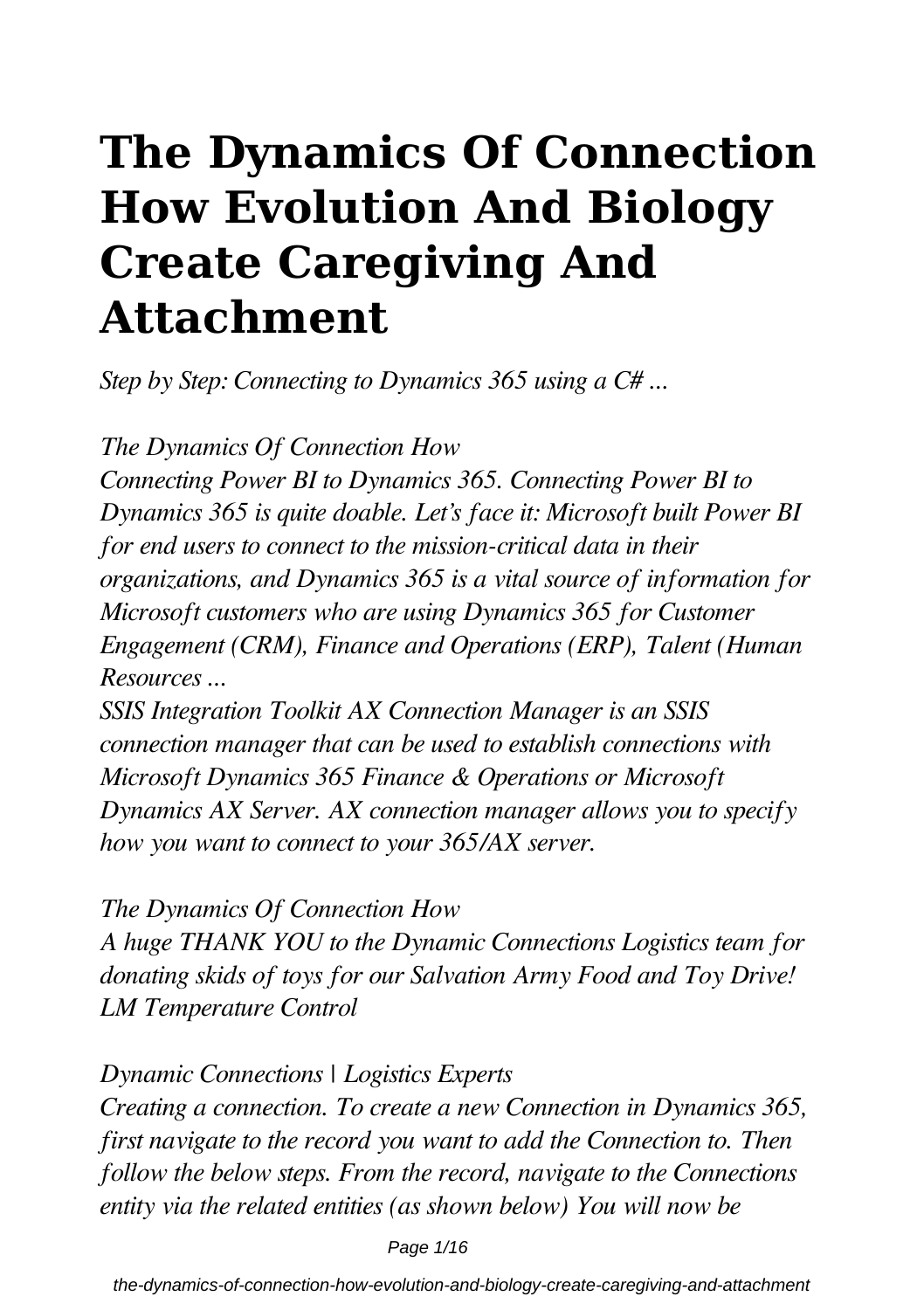#### *presented with the below screen, from here click Connect*

*How to create Connections and Connections Roles in ... GPC Systems, Inc., is a Microsoft Dynamics GP ISV providing automation for the everyday needs of bank reconciliations. Based on over 20 years' experience creating visibility, efficiency, accuracy for users — Easy e-Bank Rec provides automation for routine processes including importing, matching, and booking transactions both automatically or on the fly — for a smooth month-end.*

#### *Clients | Dynamics Connections*

*A connection can... A Quick Guide to Connections in Microsoft Dynamics 365. This site uses cookies for analytics ... not necessarily reflect Microsoft's current policy, position, or branding. For official announcements and guidance on Dynamics 365 apps and services, please visit the Microsoft Dynamics 365 Blog. SBX - Ask ...*

*A Quick Guide to Connections in Microsoft Dynamics 365 ... The following examples show how you can use connection strings for connecting to Dynamics 365 Customer Engagement (on-premises) and IFD deployments. The connection string examples for Common Data Service instances is now available in the Power Apps documentation at: Use connection strings in XRM tooling to connect to Common Data Service*

*Use connection strings in XRM tooling to connect to ... In this video by our Dynamics 365 CRM support team, we'll look at how to use Connections in Microsoft Dynamics 365 for Sales to create searchable relationships between entities.. Connections add valuable layers of relationship information to your records.For example, you can connect a contact to multiple accounts, which is highly valuable for companies that deal with agents or brokers who ...*

*How to Use Connections in Microsoft Dynamics 365 for Sales* Page 2/16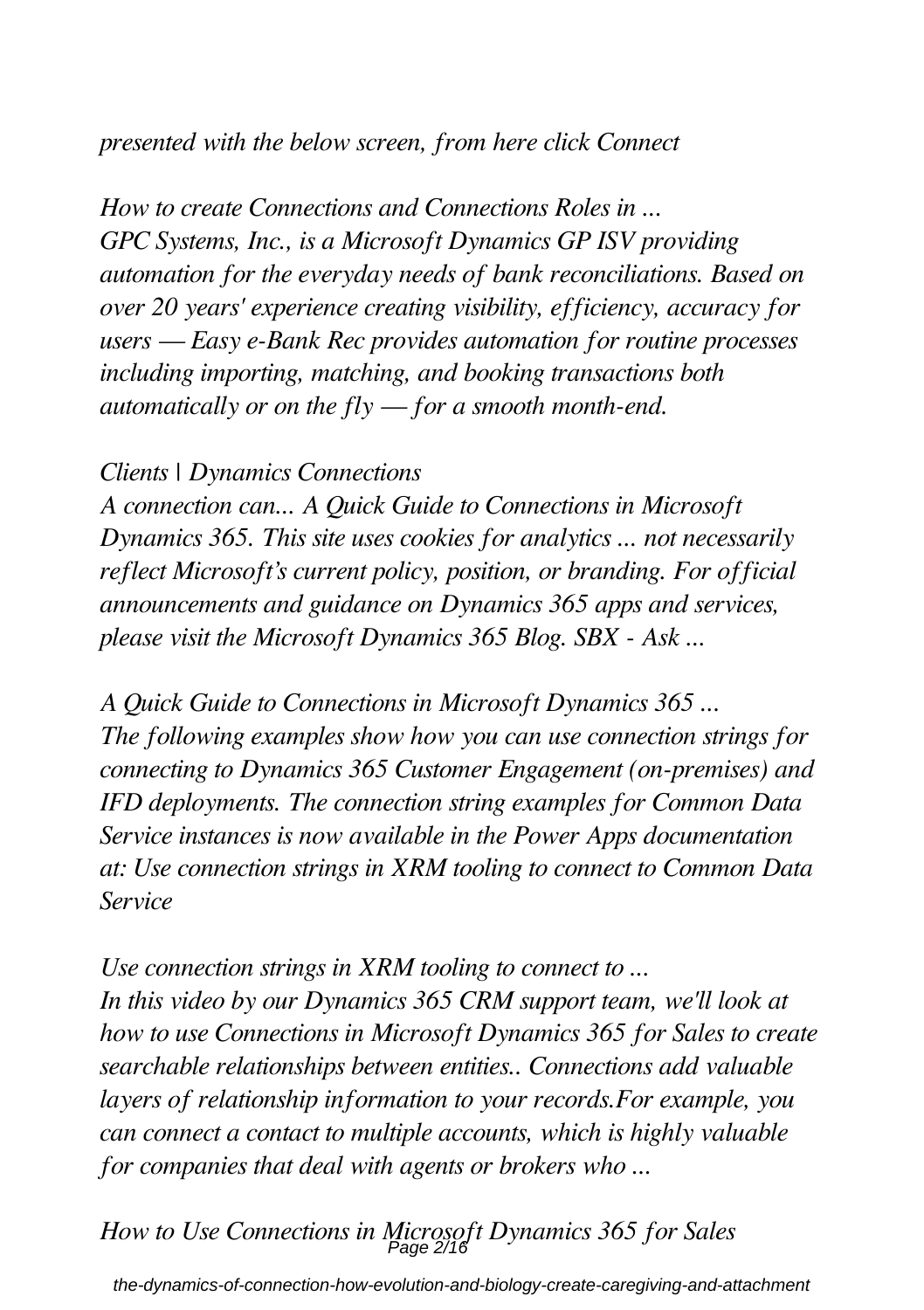*Connect to Dynamics 365 from Power Apps. 06/22/2020; 2 minutes to read +1; In this article. If you want to connect to Dynamics 365 Business Central, Dynamics 365 Customer Insights, or Dynamics 365 Finance and Operations apps, choose the relevant connector.*

*Overview of the Dynamics 365 connection - Power Apps ... Creating Connection in Server Explorer. To create a Server Explorer connection, you just need to: Click Connect to Database on the Server Explorer toolbar; If the Dynamics CRM Data Source is not selected by default, click the Change button. Select Dynamics CRM Data Source (dotConnect for Dynamics CRM) and click OK.*

#### *Connecting to Dynamics CRM*

*Connecting Power BI to Dynamics 365. Connecting Power BI to Dynamics 365 is quite doable. Let's face it: Microsoft built Power BI for end users to connect to the mission-critical data in their organizations, and Dynamics 365 is a vital source of information for Microsoft customers who are using Dynamics 365 for Customer Engagement (CRM), Finance and Operations (ERP), Talent (Human Resources ...*

*How to Connect to Dynamics 365 with Power BI Desktop - dummies <URL> = the Dynamics 365 instance URL. This is this is the same URL that would be used to access it from a web browser (minus the page "/main.aspx#####") e.g.:*

*https://DYN365Demo.crm6.dynamics.com. Add the following code underneath to check the connection by attempting to retrieve the current user ID:*

*Step by Step: Connecting to Dynamics 365 using a C# ... Authorize User - Before using the connection manager, users must setup their app in the azure portal. After the connection manager details have been entered, users need to authorize their user account to interact with dynamics by selecting Authorize User.This opens a* Page 3/16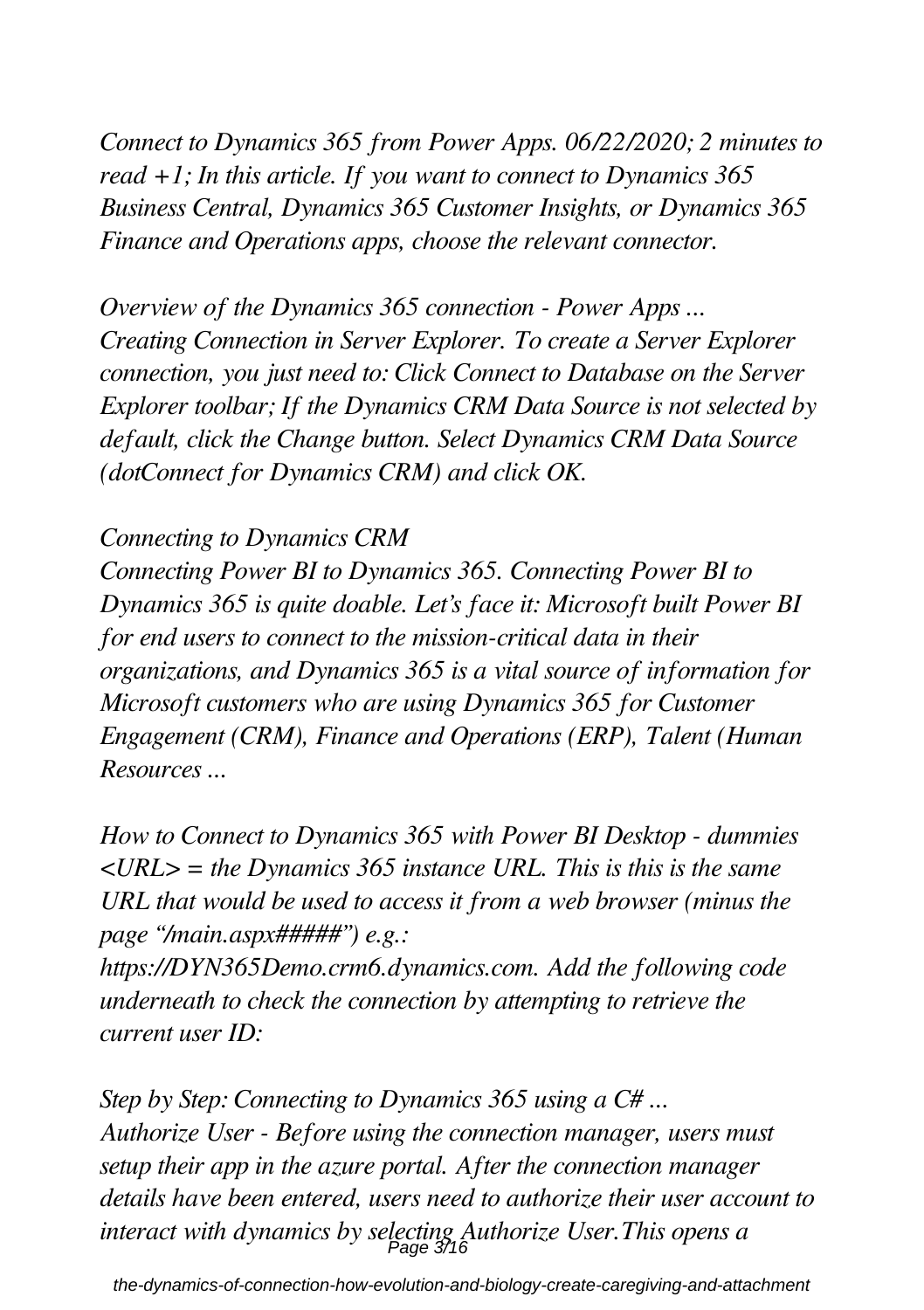*miniature browser window that automatically navigates to the webpage where the credentials must be entered.*

*Task Factory Dynamics | SentryOne*

*SSIS Integration Toolkit AX Connection Manager is an SSIS connection manager that can be used to establish connections with Microsoft Dynamics 365 Finance & Operations or Microsoft Dynamics AX Server. AX connection manager allows you to specify how you want to connect to your 365/AX server.*

*Help Manual | AX Connection Manager - Dynamics 365 ... General Dynamics To Develop Fire Control Systems For U.S. & U.K. Ballistic Missile Submarines General Dynamics Delivers 20,000th Air Traffic Control Radio To The FAA & DOD General Dynamics Introduces TACLANE-ES10 Layer 2 Ethernet Data Encryptor*

*Dynamic Connections 2020 Event - General Dynamics Go beyond traditional CRM and ERP applications with Microsoft Dynamics 365—the connected business cloud that brings data, people, operations, and customers together.*

*CRM and ERP Applications | Microsoft Dynamics 365 I resolved the problem . it was with the server crm12. apparently it is a new server and it is having problems managing connections. Initially my free trial was in France so it was automatically having the uri of crm12 region.*

*Connection to Dynamics 365 through C# - Microsoft Dynamics ... When the list of connection managers appears, expand the Type column, if necessary, so you can see the complete names of the connection managers.; Scroll down the list to find the Dynamics AX connection manager and select it.*

*Dynamics AX Connection | COZYROC* Page 4/16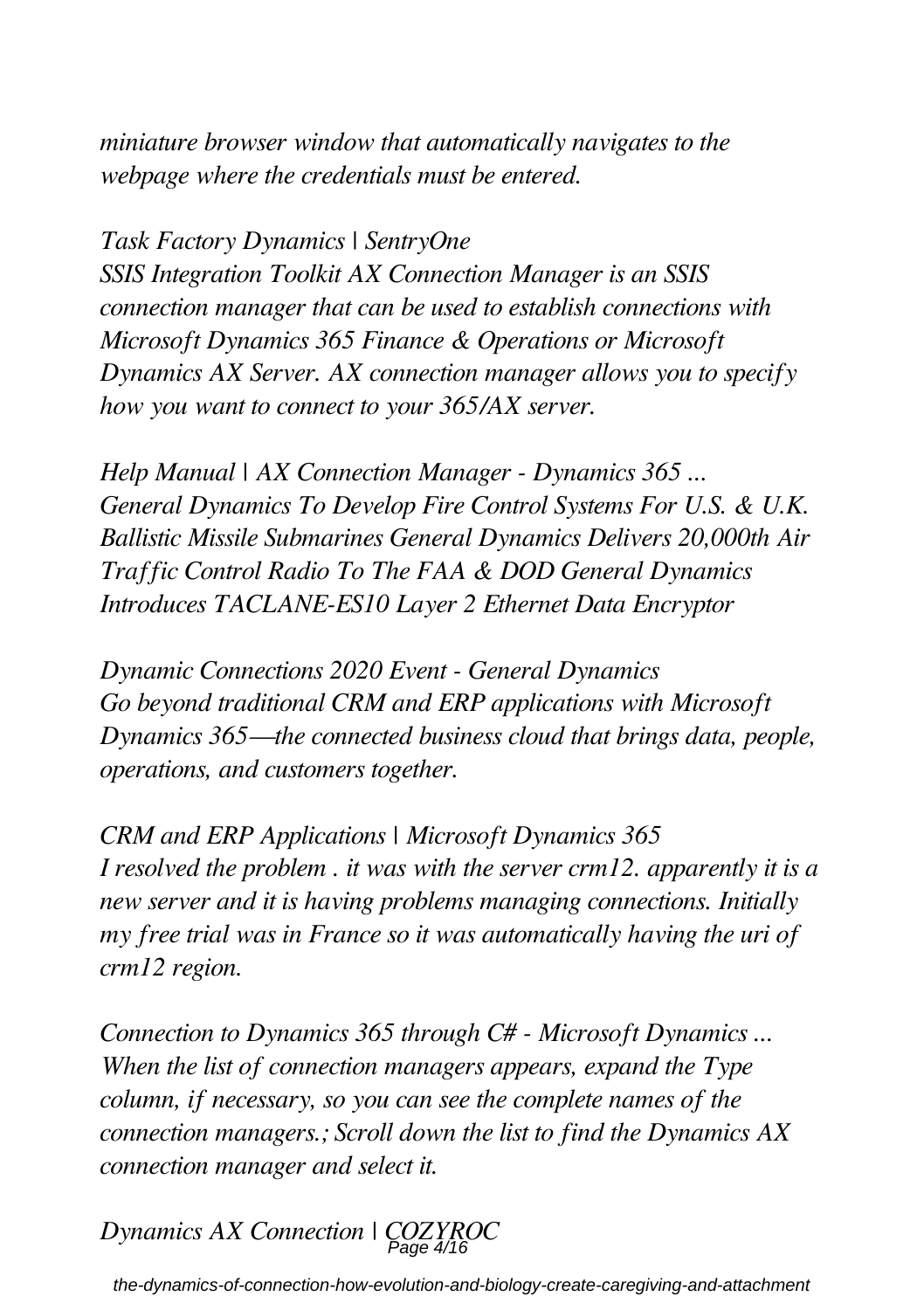*Max possible value, supported by Dynamics CRM is 1000. However, Dynamics CRM may need time to process records depending on the number of fields in a record, triggers, etc. It can be configured to timeout after the specified period of time. In this case the connection may freeze and package execution may fail after it.*

*Connecting to Dynamics CRM - Skyvia*

*Help manage your digital and physical retail processes with Dynamics 365 Commerce, an intelligent, unified commerce platform.*

*Commerce | Microsoft Dynamics 365*

*Integrate Microsoft Dynamics and ServiceNow the way you want. Automate internal processes effectively.Connect Microsoft Dynamics and ServiceNow with your other cloud apps and run workflows.*

*How to: Connect Microsoft Dynamics and ServiceNow ... Anypoint Connector for Microsoft Dynamics 365 (Microsoft Dynamics 365 Connector) enables integration with the Microsoft Dynamics 365 Cloud API. This connector enables you to perform operations to: ... Can be Connection to connect via URLs to servers that handle authorization and token access, ...*

**A Quick Guide to Connections in Microsoft Dynamics 365 ... <URL> = the Dynamics 365 instance URL. This is this is the same URL that would be used to access it from a web browser (minus the page "/main.aspx#####") e.g.:**

**https://DYN365Demo.crm6.dynamics.com. Add the following code underneath to check the connection by attempting to retrieve the current user ID:**

**GPC Systems, Inc., is a Microsoft Dynamics GP ISV providing automation for the everyday needs of bank reconciliations. Based on over 20 years' experience creating visibility, efficiency, accuracy for users — Easy e-Bank Rec provides automation for** Page 5/16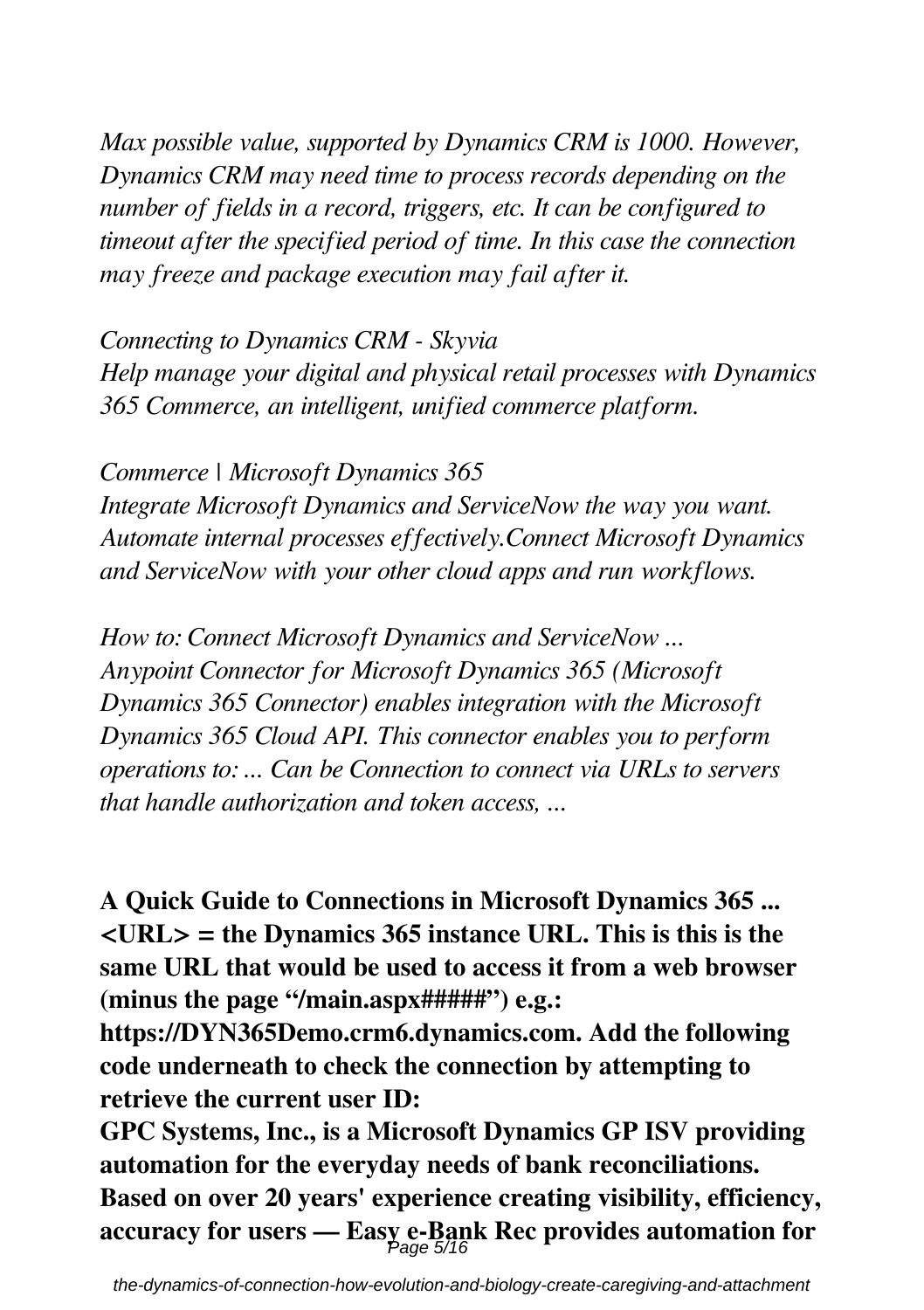**routine processes including importing, matching, and booking transactions both automatically or on the fly — for a smooth month-end.**

**Go beyond traditional CRM and ERP applications with Microsoft Dynamics 365—the connected business cloud that brings data, people, operations, and customers together. Connection to Dynamics 365 through C# - Microsoft Dynamics ...**

### **CRM and ERP Applications | Microsoft Dynamics 365**

Max possible value, supported by Dynamics CRM is 1000. However, Dynamics CRM may need time to process records depending on the number of fields in a record, triggers, etc. It can be configured to timeout after the specified period of time. In this case the connection may freeze and package execution may fail after it.

## **Task Factory Dynamics | SentryOne**

The following examples show how you can use connection strings for connecting to Dynamics 365 Customer Engagement (on-premises) and IFD deployments. The connection string examples for Common Data Service instances is now available in the Power Apps documentation at: Use connection strings in XRM tooling to connect to Common Data Service

### **How to Connect to Dynamics 365 with Power BI Desktop - dummies**

Page 6/16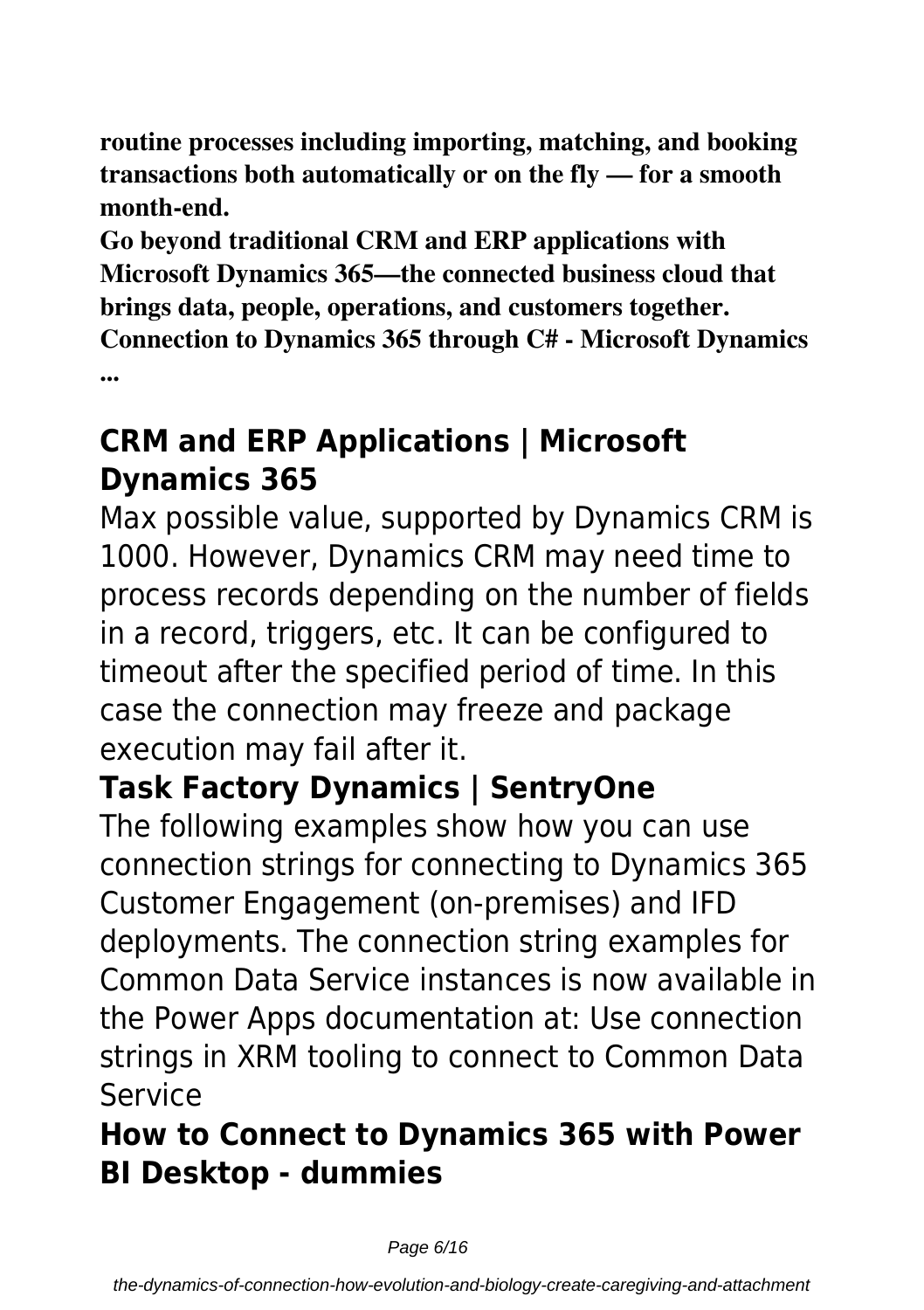When the list of connection managers appears, expand the Type column, if necessary, so you can see the complete names of the connection managers.; Scroll down the list to find the Dynamics AX connection manager and select it.

The Dynamics Of Connection How A huge THANK YOU to the Dynamic Connections Logistics team for donating skids of toys for our Salvation Army Food and Toy Drive! LM Temperature Control

Dynamic Connections | Logistics Experts Creating a connection. To create a new Connection in Dynamics 365, first navigate to the record you want to add the Connection to. Then follow the below steps. From the record, navigate to the Connections entity via the related entities (as shown below) You will now be presented with the below screen, from here click Connect

How to create Connections and Connections Roles  $in$ ...

GPC Systems, Inc., is a Microsoft Dynamics GP ISV providing automation for the everyday needs of bank reconciliations. Based on over 20 years' experience creating visibility, efficiency, accuracy for users — Easy e-Bank Rec provides automation for routine processes including importing, matching, and booking transactions both automatically or on the fly — for a smooth month-end.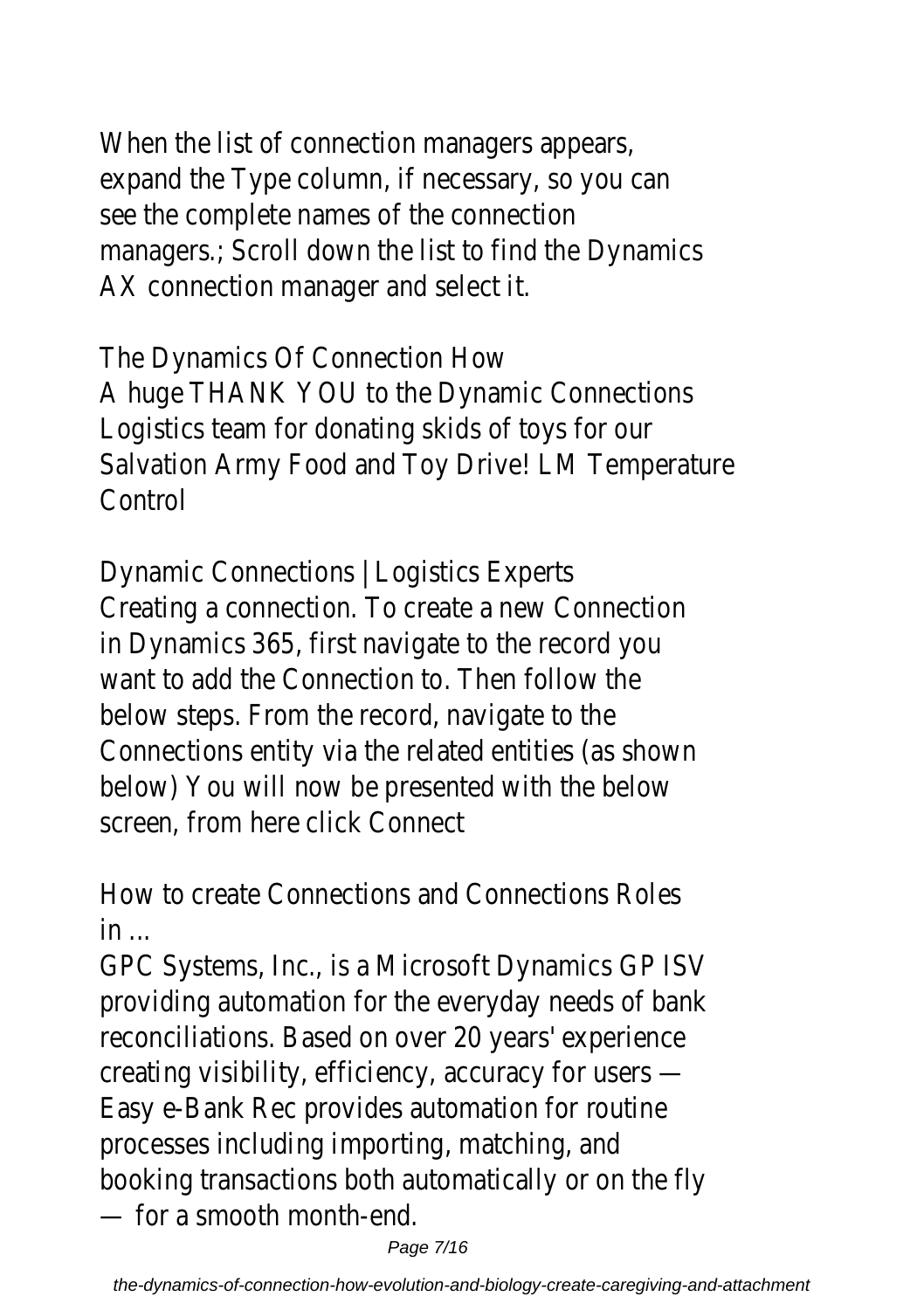Clients | Dynamics Connections

A connection can... A Quick Guide to Connections in Microsoft Dynamics 365. This site uses cookies for analytics ... not necessarily reflect Microsoft's current policy, position, or branding. For official announcements and guidance on Dynamics 365 apps and services, please visit the Microsoft Dynamics 365 Blog. SBX - Ask ...

A Quick Guide to Connections in Microsoft Dynamics 365 ...

The following examples show how you can use connection strings for connecting to Dynamics 365 Customer Engagement (on-premises) and IFD deployments. The connection string examples for Common Data Service instances is now available in the Power Apps documentation at: Use connection strings in XRM tooling to connect to Common Data **Service** 

Use connection strings in XRM tooling to connect to ...

In this video by our Dynamics 365 CRM support team, we'll look at how to use Connections in Microsoft Dynamics 365 for Sales to create searchable relationships between entities.. Connections add valuable layers of relationship information to your records.For example, you can connect a contact to multiple accounts, which is highly valuable for companies that deal with agents Page 8/16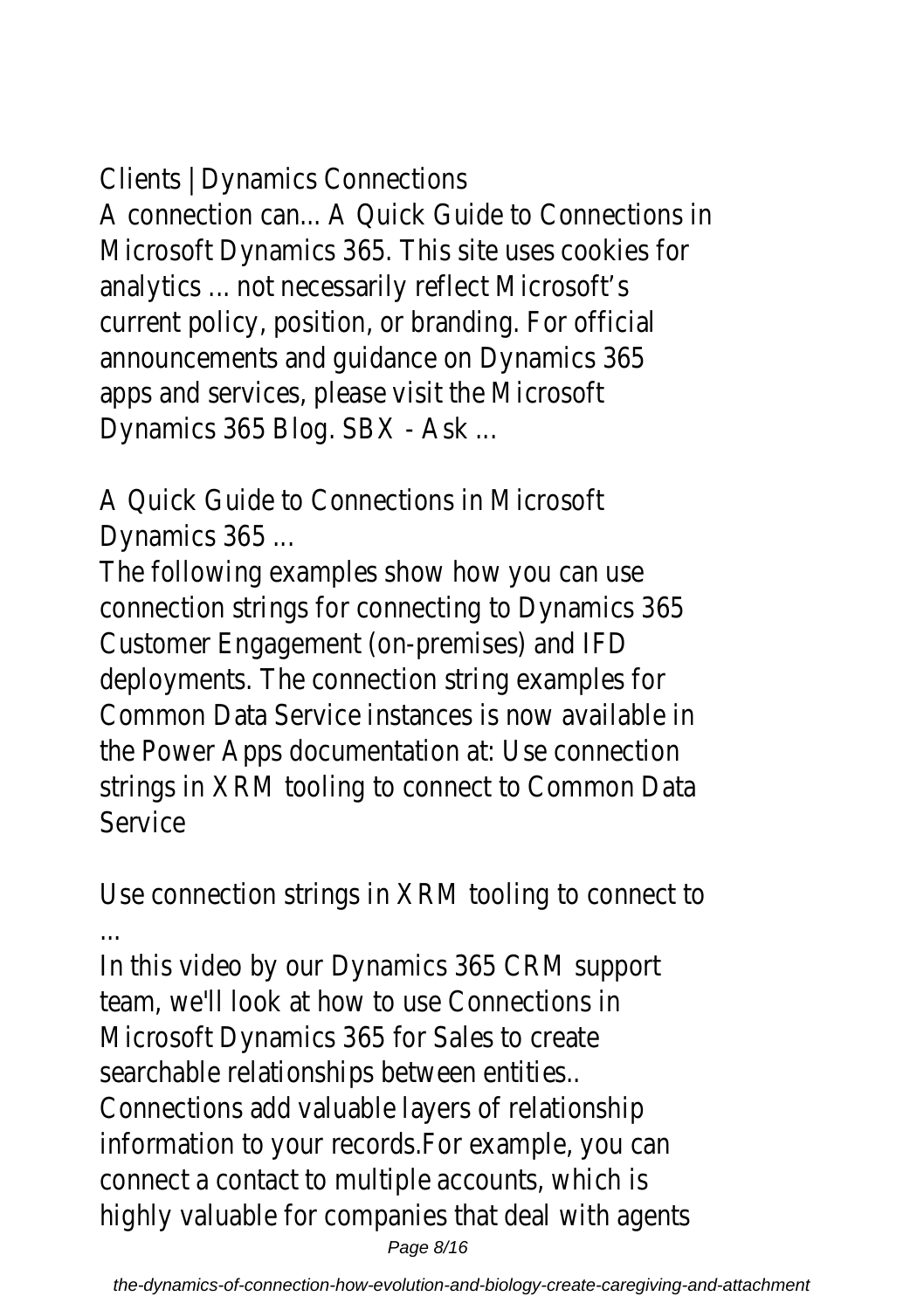or brokers who ...

How to Use Connections in Microsoft Dynamics 365 for Sales Connect to Dynamics 365 from Power Apps. 06/22/2020; 2 minutes to read +1; In this article. If you want to connect to Dynamics 365 Business Central, Dynamics 365 Customer Insights, or Dynamics 365 Finance and Operations apps, choose the relevant connector.

Overview of the Dynamics 365 connection - Power Apps ...

Creating Connection in Server Explorer. To create a Server Explorer connection, you just need to: Click Connect to Database on the Server Explorer toolbar; If the Dynamics CRM Data Source is not selected by default, click the Change button. Select Dynamics CRM Data Source (dotConnect for Dynamics CRM) and click OK.

Connecting to Dynamics CRM

Connecting Power BI to Dynamics 365. Connecting Power BI to Dynamics 365 is quite doable. Let's face it: Microsoft built Power BI for end users to connect to the mission-critical data in their organizations, and Dynamics 365 is a vital source of information for Microsoft customers who are using Dynamics 365 for Customer Engagement (CRM), Finance and Operations (ERP), Talent (Human Resources ...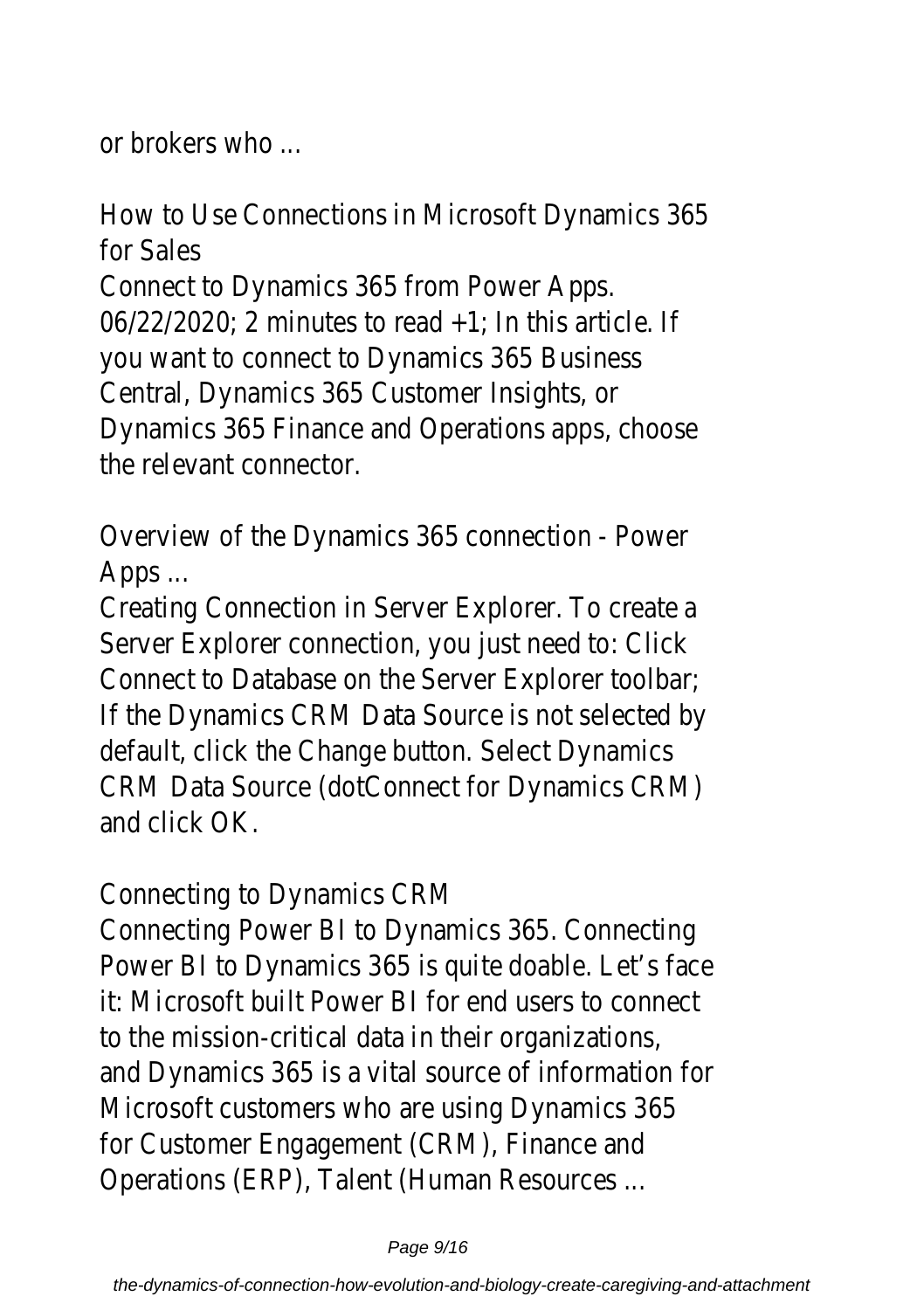How to Connect to Dynamics 365 with Power BI Desktop - dummies

<URL> = the Dynamics 365 instance URL. This is this is the same URL that would be used to access it from a web browser (minus the page "/main.aspx#####") e.g.:

https://DYN365Demo.crm6.dynamics.com. Add the following code underneath to check the connection by attempting to retrieve the current user ID:

Step by Step: Connecting to Dynamics 365 using a  $C#$  ...

Authorize User - Before using the connection manager, users must setup their app in the azure portal. After the connection manager details have been entered, users need to authorize their user account to interact with dynamics by selecting Authorize User.This opens a miniature browser window that automatically navigates to the webpage where the credentials must be entered.

Task Factory Dynamics | SentryOne SSIS Integration Toolkit AX Connection Manager is an SSIS connection manager that can be used to establish connections with Microsoft Dynamics 365 Finance & Operations or Microsoft Dynamics AX Server. AX connection manager allows you to specify how you want to connect to your 365/AX server.

Help Manual | AX Connection Manager - Dynamics Page 10/16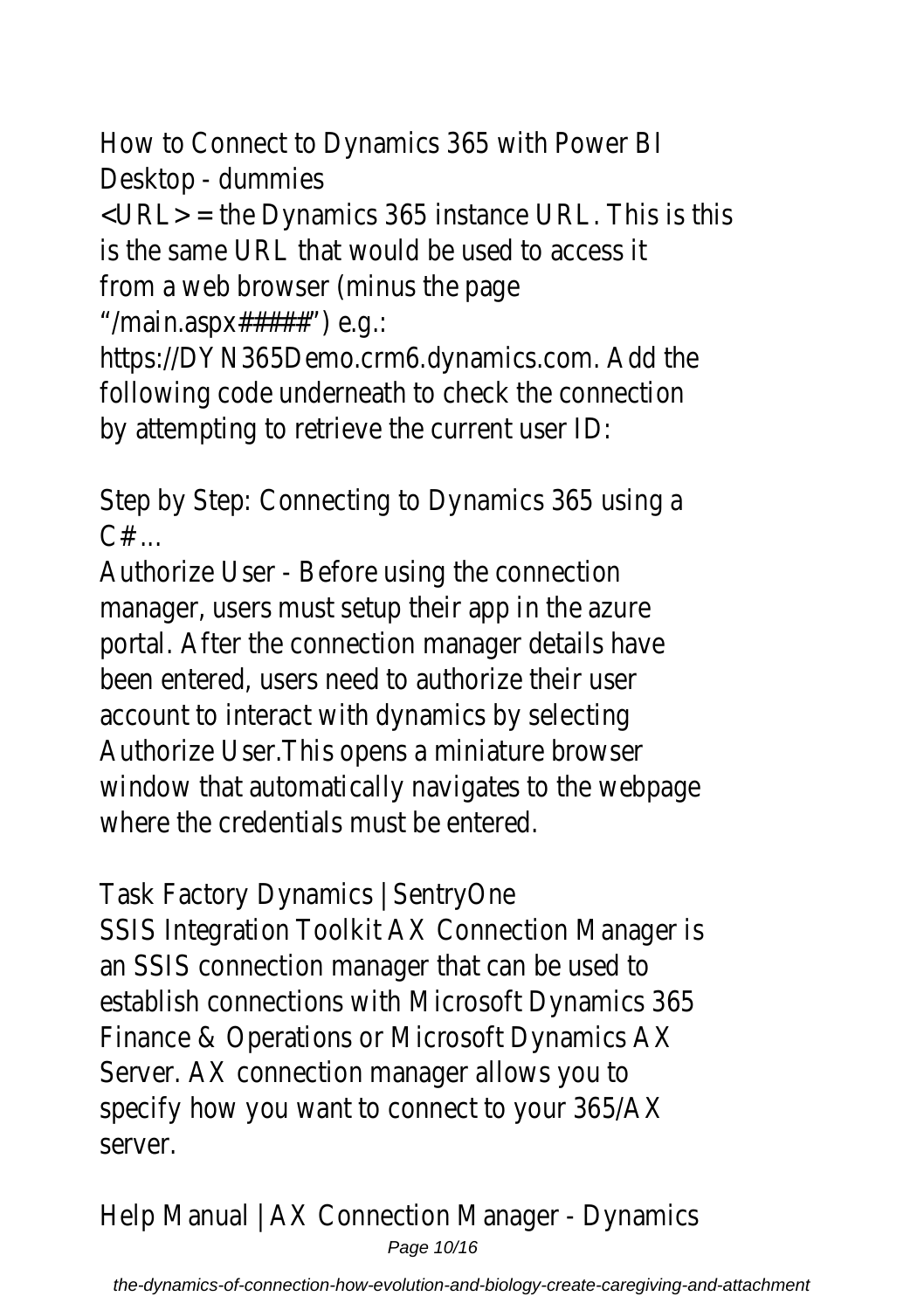365

General Dynamics To Develop Fire Control Systems For U.S. & U.K. Ballistic Missile Submarines General Dynamics Delivers 20,000th Air Traffic Control Radio To The FAA & DOD General Dynamics Introduces TACLANE-ES10 Layer 2 Ethernet Data Encryptor

Dynamic Connections 2020 Event - General **Dynamics** 

Go beyond traditional CRM and ERP applications with Microsoft Dynamics 365—the connected business cloud that brings data, people, operations, and customers together.

CRM and ERP Applications | Microsoft Dynamics 365 I resolved the problem . it was with the server crm12. apparently it is a new server and it is having problems managing connections. Initially my free trial was in France so it was automatically having the uri of crm12 region.

Connection to Dynamics 365 through C# - Microsoft Dynamics ...

When the list of connection managers appears, expand the Type column, if necessary, so you can see the complete names of the connection managers.; Scroll down the list to find the Dynamics AX connection manager and select it.

Dynamics AX Connection | COZYROC Max possible value, supported by Dynamics CRM is Page 11/16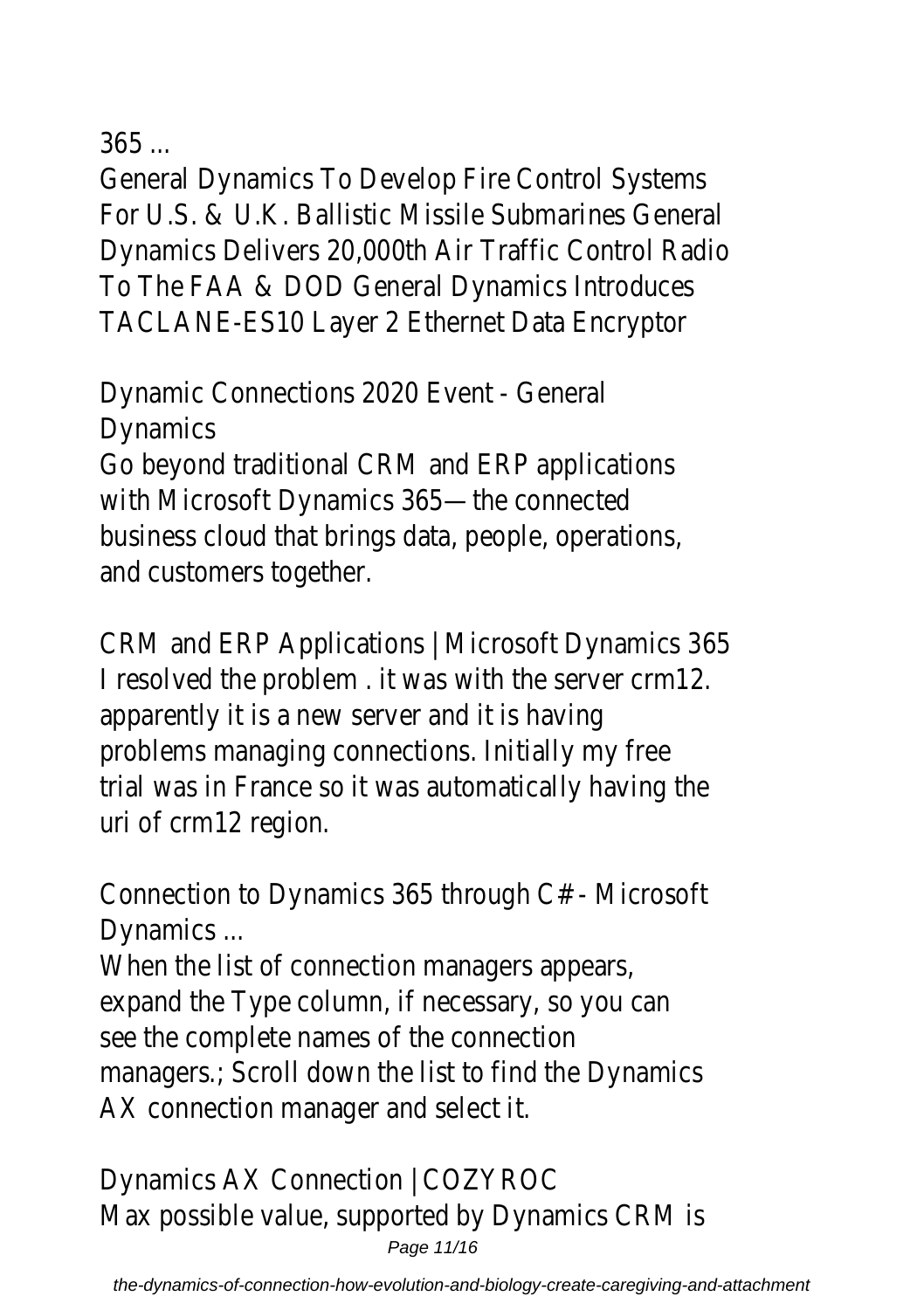1000. However, Dynamics CRM may need time to process records depending on the number of fields in a record, triggers, etc. It can be configured to timeout after the specified period of time. In this case the connection may freeze and package execution may fail after it.

Connecting to Dynamics CRM - Skyvia Help manage your digital and physical retail processes with Dynamics 365 Commerce, an intelligent, unified commerce platform.

Commerce | Microsoft Dynamics 365 Integrate Microsoft Dynamics and ServiceNow the way you want. Automate internal processes effectively.Connect Microsoft Dynamics and ServiceNow with your other cloud apps and run workflows.

How to: Connect Microsoft Dynamics and ServiceNow ...

Anypoint Connector for Microsoft Dynamics 365 (Microsoft Dynamics 365 Connector) enables integration with the Microsoft Dynamics 365 Cloud API. This connector enables you to perform operations to: ... Can be Connection to connect via URLs to servers that handle authorization and token access, ...

Overview of the Dynamics 365 connection - Power Page 12/16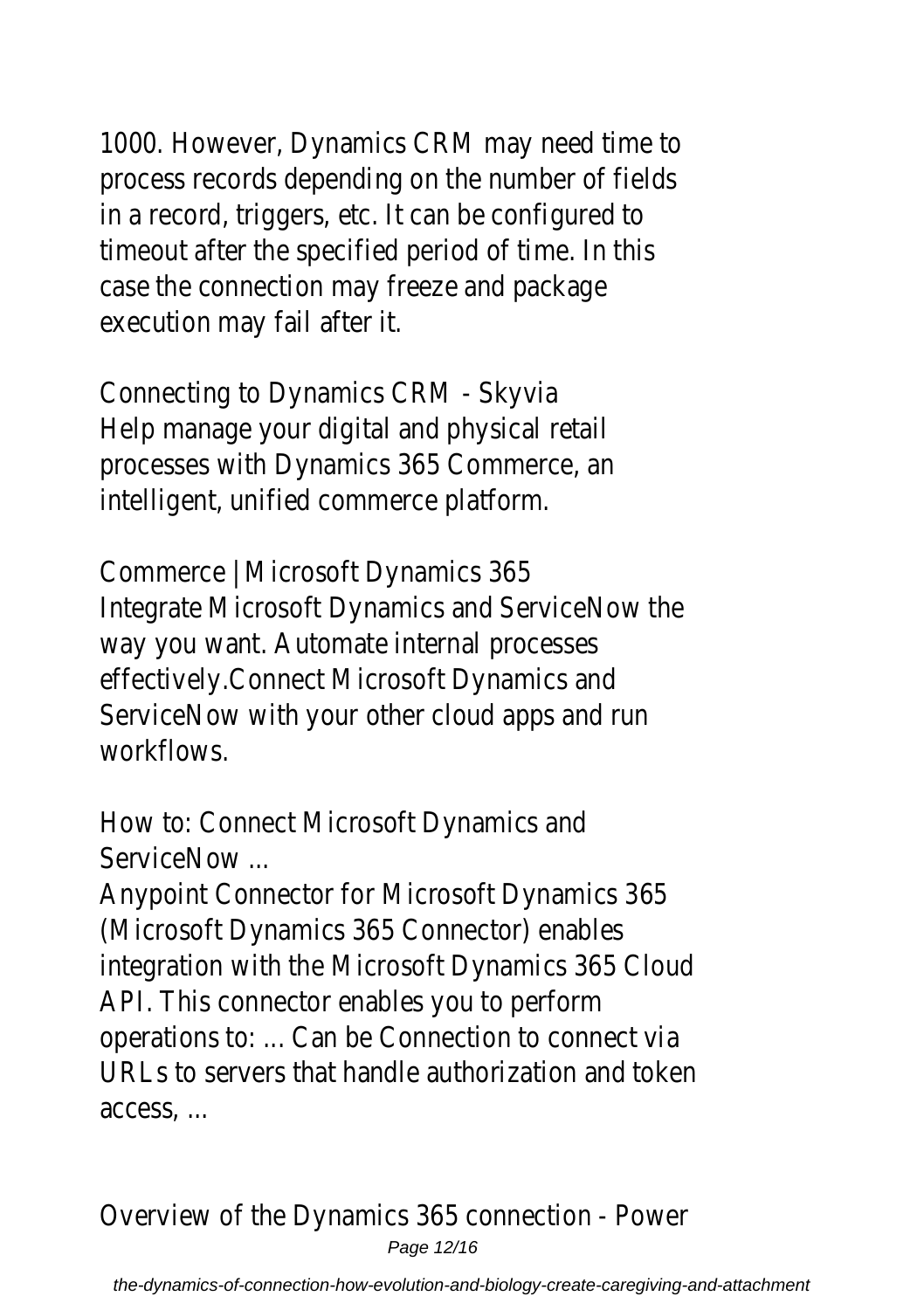Apps ...

How to create Connections and Connections Roles  $in$ ...

General Dynamics To Develop Fire Control Systems For U.S. & U.K. Ballistic Missile Submarines General Dynamics Delivers 20,000th Air Traffic Control Radio To The FAA & DOD General Dynamics Introduces TACLANE-ES10 Layer 2 Ethernet Data Encryptor

*Help manage your digital and physical retail processes with Dynamics 365 Commerce, an intelligent, unified commerce platform. Help Manual | AX Connection Manager - Dynamics 365 ... How to Use Connections in Microsoft Dynamics 365 for Sales Authorize User - Before using the connection manager, users must setup their app in the azure portal. After the connection manager details have been entered, users need to authorize their user account to interact with dynamics by selecting Authorize User.This opens a miniature browser window that automatically navigates to the webpage where the credentials must be entered. How to: Connect Microsoft Dynamics and ServiceNow ...*

### **Clients | Dynamics Connections**

Page 13/16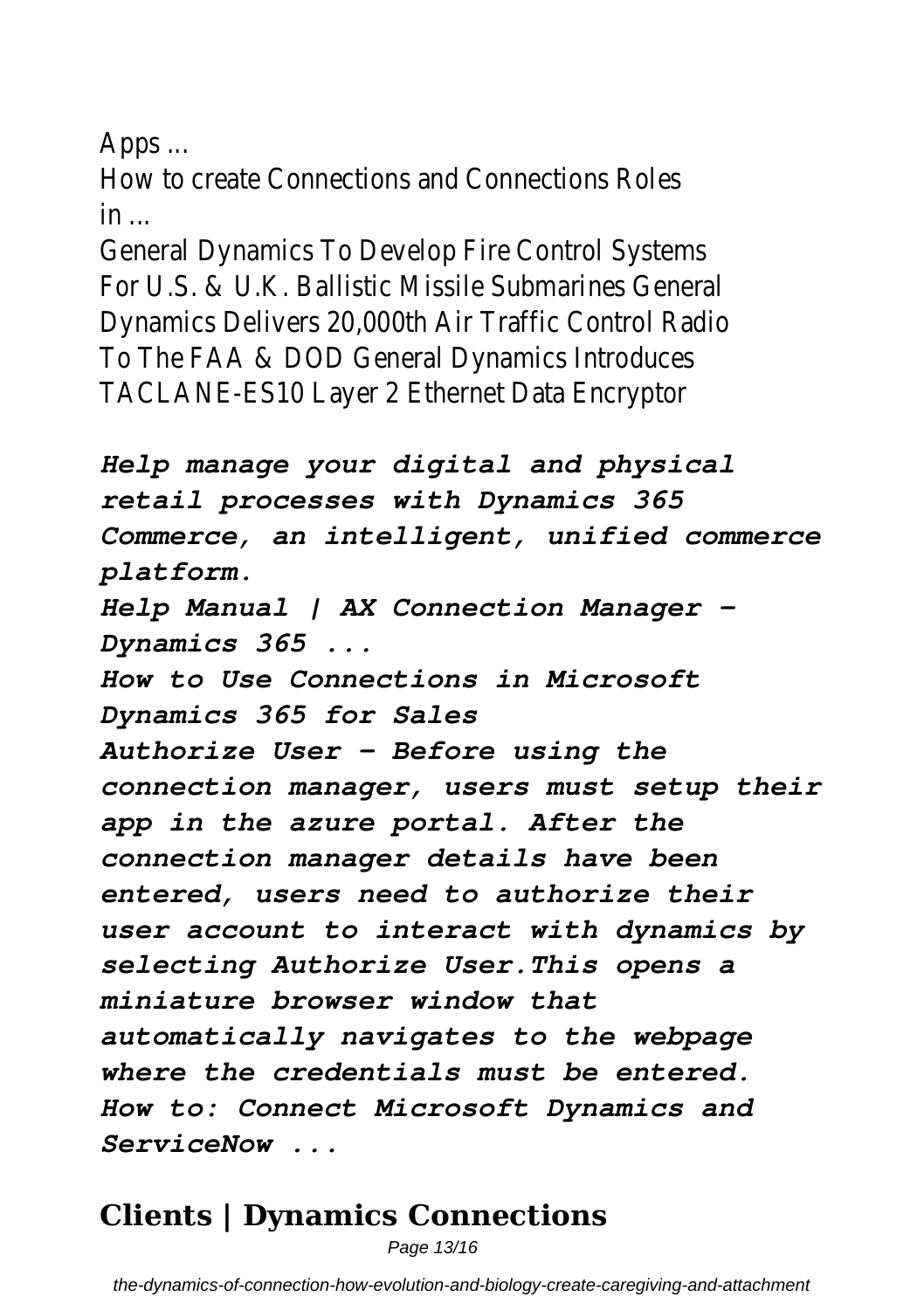**Commerce | Microsoft Dynamics 365**

**Integrate Microsoft Dynamics and ServiceNow the way you want. Automate internal processes effectively.Connect Microsoft Dynamics and ServiceNow with your other cloud apps and run workflows. Anypoint Connector for Microsoft Dynamics 365 (Microsoft Dynamics 365 Connector) enables integration with the Microsoft Dynamics 365 Cloud API. This connector enables you to perform operations to: ... Can be Connection to connect via URLs to servers that handle authorization and token access, ...**

**A connection can... A Quick Guide to Connections in Microsoft Dynamics 365. This site uses cookies for analytics ... not necessarily reflect Microsoft's current policy, position, or branding. For official announcements and guidance on Dynamics 365 apps and services, please visit the Microsoft Dynamics 365 Blog. SBX - Ask ...**

In this video by our Dynamics 365 CRM support team, we'll look at how to use Connections in Microsoft Dynamics 365 for Sales to create searchable relationships between entities.. Connections add valuable layers of relationship information to your records.For example, you can connect a contact to multiple accounts, which is highly valuable for companies that deal with agents or brokers who ...

Page 14/16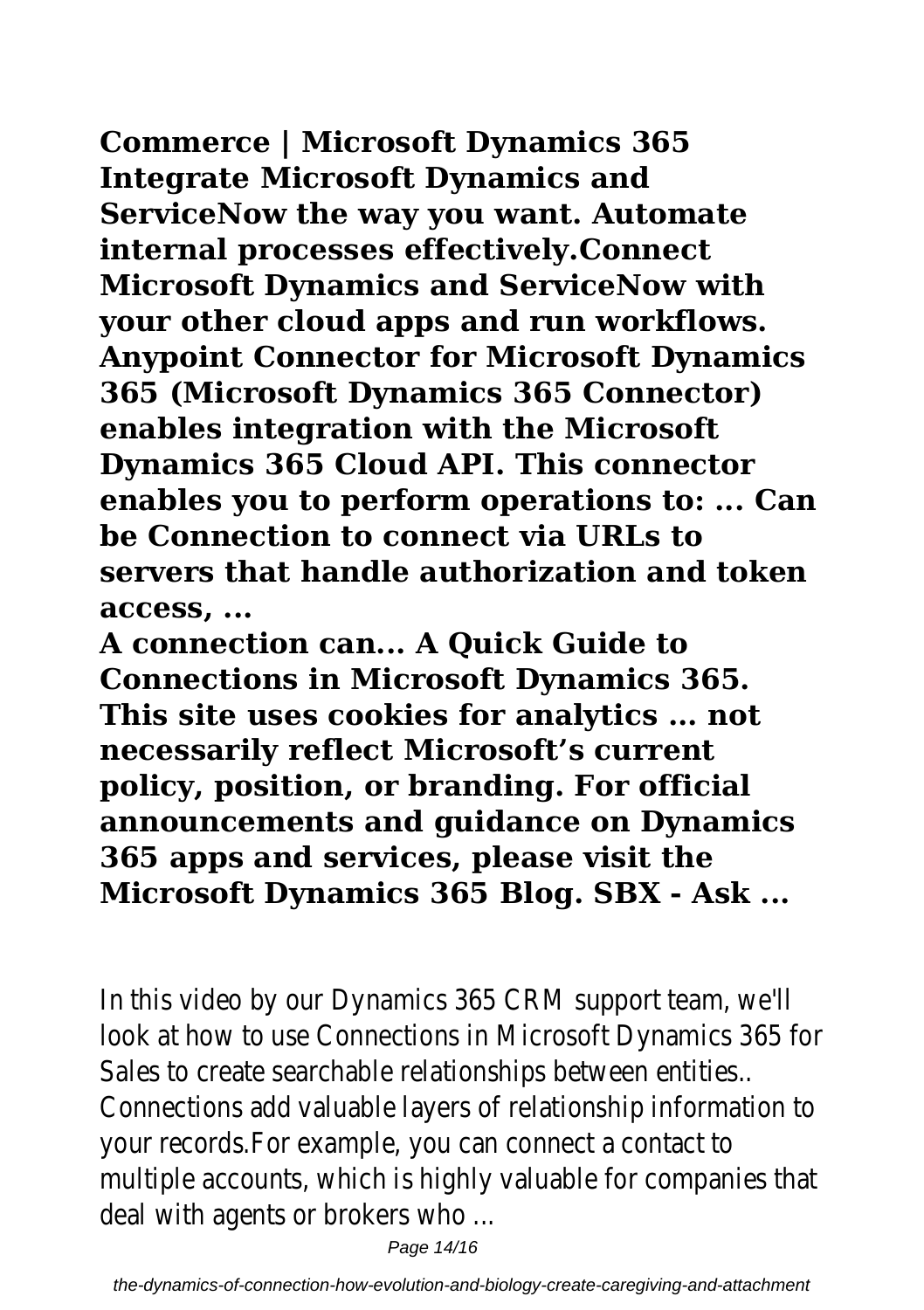Use connection strings in XRM tooling to connect to ... Creating Connection in Server Explorer. To create a Server Explorer connection, you just need to: Click Connect to Database on the Server Explorer toolbar; If the Dynamics CRM Data Source is not selected by default, click the Change button. Select Dynamics CRM Data Source (dotConnect for Dynamics CRM) and click OK.

Creating a connection. To create a new Connection in Dynamics 365, first navigate to the record you want to add the Connection to. Then follow the below steps. From the record, navigate to the Connections entity via the related entities (as shown below) You will now be presented with the below screen, from here click Connect

#### *Dynamics AX Connection | COZYROC*

*Dynamic Connections | Logistics Experts Connecting to Dynamics CRM Connect to Dynamics 365 from Power Apps. 06/22/2020; 2 minutes to read +1; In this article. If you want to connect to Dynamics 365 Business Central, Dynamics 365 Customer Insights, or Dynamics 365 Finance and Operations apps, choose the relevant connector. Dynamic Connections 2020 Event - General Dynamics*

*Connecting to Dynamics CRM - Skyvia I resolved the problem . it was with the server crm12. apparently it is a new server and it is having problems* Page 15/16